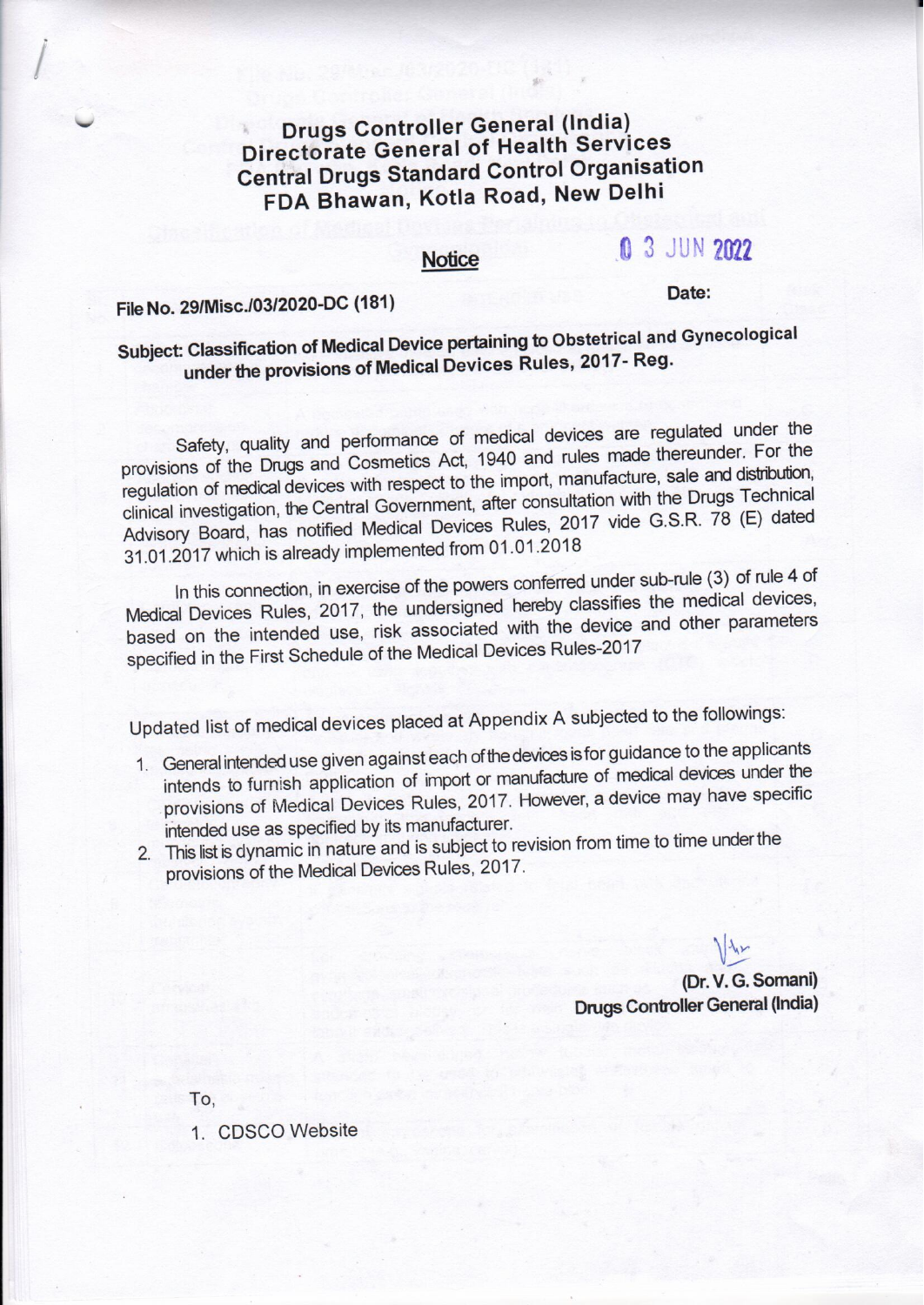### **File No. 29/Misc./03/2020-DC (181) Drugs Controller General (India) Directorate General of Health Services Central Drugs Standard Control Organisation FDA Bhawan, Kotla Road, New Delhi Notice**

## **Classification of Medical Devices Pertaining to Obstetrical and Gynecological**

| Sr.<br>No.     | <b>DEVICE NAME</b>                                                 | <b>INTENDED USE</b>                                                                                                                                                                                                                                                                  | <b>Risk</b><br><b>Class</b> |
|----------------|--------------------------------------------------------------------|--------------------------------------------------------------------------------------------------------------------------------------------------------------------------------------------------------------------------------------------------------------------------------------|-----------------------------|
| 1              | Abdominal<br>decompression<br>chamber                              | Non- invasive medical device placed at abdomen to alleviate<br>abdominal pain during pregnancy or delivery.                                                                                                                                                                          | $\mathsf{C}$                |
| 2              | Abdominal<br>decompression<br>chamber pump                         | A dedicated pump used with hood-like device to control and<br>reduce abdominal pressure of a pregnant women.                                                                                                                                                                         | C                           |
| 3              | Abortion suction<br>system manual<br>aspirator                     | A non-sterile, manual, syringe-like device to aspirate fluid from<br>the uterus for treatment of incomplete abortion, first<br>trimester abortion, and/or for menstrual regulation. Also used<br>for endometrial biopsy.                                                             | B                           |
| $\overline{4}$ | Birthing bed/table,<br>powered                                     | Bed used during labor and delivery.                                                                                                                                                                                                                                                  | A                           |
| 5              | Cardiotocograph                                                    | A device that records fetal heart rate and uterine<br>contraction simultaneously.                                                                                                                                                                                                    | C                           |
| 6              | Cardiotocograph<br>transducer                                      | A device that converts birthing contractions to electrical signals<br>and is used together with cardiotocograph (CTG) which<br>displays the signals.                                                                                                                                 | $\mathsf{C}$                |
| $\overline{7}$ | Cardiotocography<br>telemetric<br>monitoring system                | An assembly of devices intended to be used to continuously<br>measure and wirelessly transmit foetal heart rate and uterine<br>contraction signals from a patient to a<br>monitor.                                                                                                   | $\mathsf{C}$                |
| 8              | Cardiotocography<br>telemetric<br>monitoring system<br>receiver    | A part of wireless telemeter system. It receives signals from<br>transmitter that senses fetal heart rate and<br>uterine<br>contraction during labor.                                                                                                                                | $\mathsf{C}$                |
| 9              | Cardiotocography<br>telemetric<br>monitoring system<br>transmitter | It transmits signals related to fetal heart rate and uterine<br>contractions to the receiver.                                                                                                                                                                                        | C                           |
| 10             | Cervical<br>anaesthesia kit                                        | providing<br>intercervical<br>block<br>For<br>nerve<br>during<br>gynaecological diagnostic tests such as dilation and<br>curettage, small excisional procedures such as<br>endometrial biopsy, or for pain management during<br>labour and/or delivery. This is a single-use device. | B                           |
| 11             | Cervical<br>anaesthesia needle.<br>reusable or single<br>use       | A sharp bevel-edged, hollow tubular metal instrument<br>intended to be used to administer anaesthetic agent to<br>function as an intracervical nerve-block.                                                                                                                          | B                           |
| 12             | Colposcope                                                         | Special microscope for examination of female genital<br>organs (e.g., vagina, cervix).                                                                                                                                                                                               | B                           |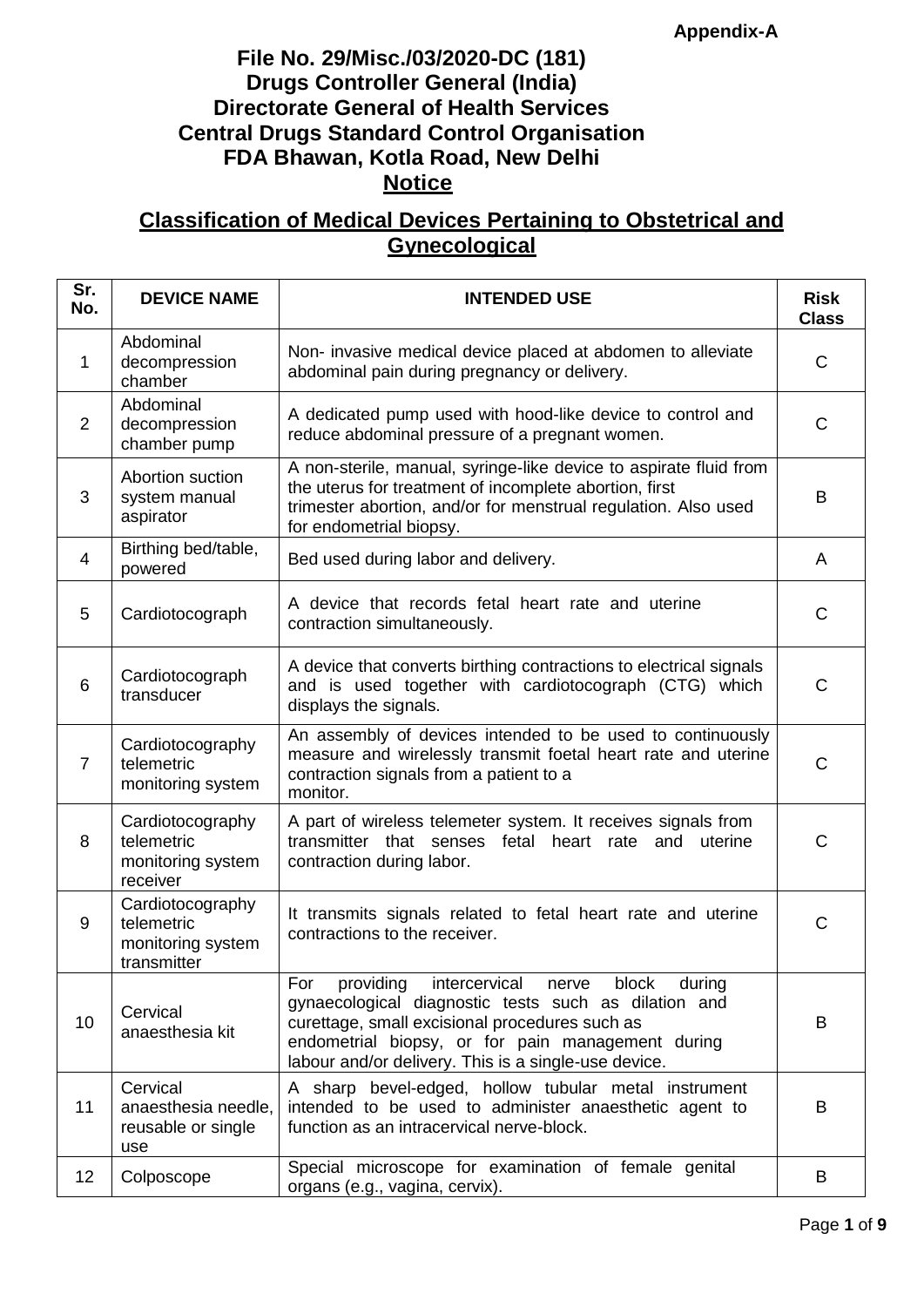| 13 | Contraceptive cervical<br>cap, reusable or<br>single use            | Device inserted into the cervix to prevent semen from<br>entering the uterus.                                                                                                                                  | C            |
|----|---------------------------------------------------------------------|----------------------------------------------------------------------------------------------------------------------------------------------------------------------------------------------------------------|--------------|
| 14 | Contraceptive<br>spermicide                                         | A chemical substance (e.g., nonoxynol-9) intended to be<br>introduced with an applicator or the finger into the vagina<br>before sexual intercourse, to destroy sperm<br>(spermatozoa) to prevent pregnancy.   | $\mathsf C$  |
| 15 | Contraceptive sponge                                                | Bubble like device works as a physical barrier to prevent<br>spermatic invasion into uterus.                                                                                                                   | C            |
| 16 | Diaphragm pessary                                                   | A circular device placed in the vagina prior to intercourse<br>to mechanically prevent conception.                                                                                                             | $\mathsf{C}$ |
| 17 | Endocervical aspirator                                              | A collection of devices designed to remove superficial tissue<br>from the mucous membrane lining the cervical canal<br>(endometrium) through manually-powered suction.                                         | B            |
| 18 | Endocervical specimen<br>collection kit, no<br>additive             | Sterile devices intended to be used for the collection,<br>preservation, and transport of cellular and/or other material<br>collected from the endocervix for culture, analysis, and/or<br>other investigation | B            |
|    | (a) Endometrial biopsy<br>curette, reusable                         | Surgical instrument used for the removal of small amounts of                                                                                                                                                   | B            |
| 19 | (b) Endometrial biopsy<br>curette, single<br>use/disposable         | endometrial secretions and/or tissue from the uterus for biopsy<br>purposes.                                                                                                                                   | B            |
| 20 | Endometrial biopsy kit                                              | For the collection of a tissue sample taken from the lining of the<br>uterus (endometrium).                                                                                                                    | B            |
| 21 | Endometrial cytology<br>brush                                       | A brush used to collect mucosal cell for pathological<br>diagnosis during endoscopic examination.                                                                                                              | B            |
| 22 | Fallopian tube biopsy<br>everting-balloon<br>catheter               | sterile device intended to be inserted through a<br>A<br>hysteroscope to obtain biopsy samples from a fallopian tube<br>for cytological examination.                                                           | B            |
| 23 | Fallopian tube<br>catheterization kit                               | A collection of sterile devices for the trans uterine<br>catheterization of the fallopian tubes to inject dye or<br>contrast medium for the evaluation of tubal patency.                                       | B            |
| 24 | Fallopian tube<br>insufflator                                       | Active invasive device designed to insufflate the<br>Fallopian tubes with a gas [typically carbon dioxide<br>(CO2)] to maintain tubal patency for a procedure.                                                 | B            |
| 25 | Fallopian tube<br>occlusion insert                                  | Contraceptive implantable device implanted into the uterine<br>end of the fallopian tubes to function as a contraceptive by<br>obstructing the natural fallopian tube passage.                                 | D            |
|    | (a) Fixed-diameter<br>cervical dilator,<br>reusable                 |                                                                                                                                                                                                                | B            |
| 26 | (b) Fixed-diameter<br>cervical dilator,<br>single<br>use/disposable | To dilate the cervical canal with balloon when uterine does<br>not dilate enough due to inertia uteri.                                                                                                         | B            |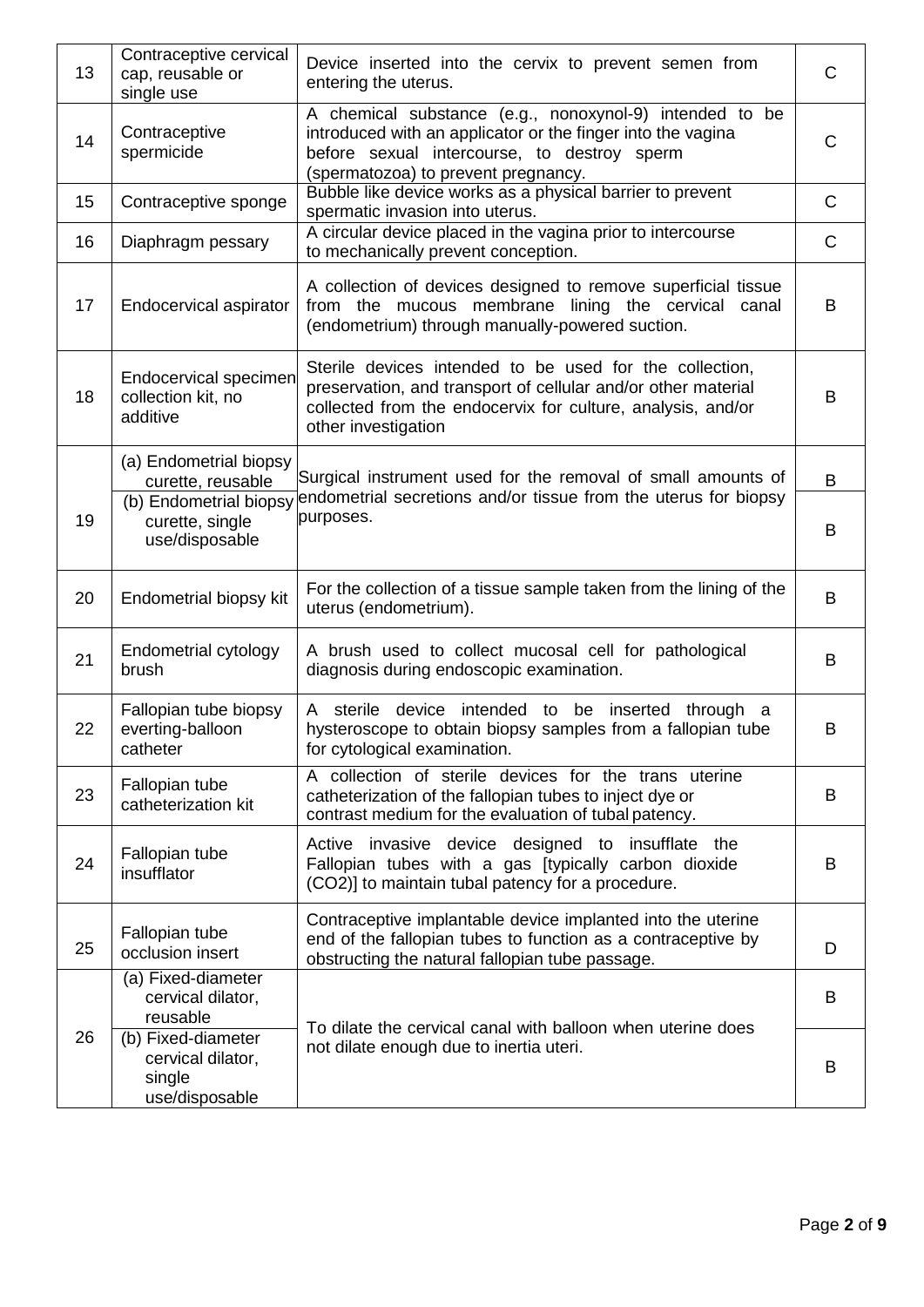| 27 | Flexible fibreoptic<br>culdoscope                          | Flexible endoscope for visual examination, diagnosis, and<br>treatment of urinary bladder and urethra.                                                                                                                                                                              | B            |
|----|------------------------------------------------------------|-------------------------------------------------------------------------------------------------------------------------------------------------------------------------------------------------------------------------------------------------------------------------------------|--------------|
| 28 | Flexible fibreoptic<br>hysteroscope                        | For the visual examination and treatment of the canal of the<br>cervix and the uterine cavity (uterus).                                                                                                                                                                             | B            |
| 29 | Flexible fibreoptic<br>laparoscope                         | For the visual examination and treatment of the<br>abdominal/retroperitoneal cavity and its organs                                                                                                                                                                                  | B            |
| 30 | Flexible fibreoptic<br>mammary ductoscope                  | For the visual examination and treatment of the<br>mammary duct.                                                                                                                                                                                                                    | B            |
| 31 | Flexible fibreoptic<br>salpingoscope                       | For the visual examination and treatment of the fallopian tubes<br>(oviducts).                                                                                                                                                                                                      | B            |
| 32 | Flexible ultrasound<br>laparoscope                         | For the visual examination, treatment, and ultrasonic<br>imaging of the abdominal/retroperitoneal cavity and its<br>organs.                                                                                                                                                         | B            |
| 33 | Flexible video<br>culdoscope                               | For the visual examination and treatment of the female<br>peritoneal cavity and organs.                                                                                                                                                                                             | B            |
| 34 | Flexible video<br>hysteroscope                             | For the visual examination and treatment of the canal of the<br>cervix and the uterine cavity (uterus).                                                                                                                                                                             | B            |
| 35 | Flexible video<br>laparoscope                              | For the visual examination and treatment of the<br>abdominal/retroperitoneal cavity and its organs.                                                                                                                                                                                 | B            |
| 36 | Flexible video<br>mammary ductoscope                       | For the visual examination and treatment of the<br>mammary duct.                                                                                                                                                                                                                    | B            |
| 37 | Flexible video<br>salpingoscope                            | For the visual examination and treatment of the fallopian tubes<br>(oviducts).                                                                                                                                                                                                      | B            |
| 38 | Foetal acoustic<br>stimulator                              | Uses sound stimuli to assess foetal well-being. This device<br>is used to evaluate the status of the foetus as expressed<br>by, e.g., foetal heart rate changes or foetal acid-base<br>status, in antepartum tests and/or during intrapartum<br>monitoring.                         | B            |
| 39 | Foetal bladder shunt                                       | A sterile non-bioabsorbable tubular device implanted in the<br>bladder of a foetus with post-vesicular obstructive uropathy,<br>to decompress the urinary tract for urine to pass from bladder<br>into the amniotic sac, until the defect<br>can be surgically repaired after birth | C            |
| 40 | Foetal blood sampler                                       | Invasive device to collect fetal blood through uterine<br>cervix.                                                                                                                                                                                                                   | B            |
| 41 | Foetal cardiac monitor                                     | Active device designed to detect, measure, and display foetal<br>heart activity during the perinatal period                                                                                                                                                                         | $\mathsf{C}$ |
| 42 | Foetal pleuro-amniotic<br>catheter                         | Sterile implantable device used to continuously drain<br>fetal pleural effusion to maternal amniotic cavity.                                                                                                                                                                        | C            |
| 43 | Foetal scalp<br>electrode, clip                            | Placed directly on the scalp of the fetus in the uterus to<br>monitor fetal vital signs.                                                                                                                                                                                            | C            |
| 44 | Foetal stethoscope                                         | Mechanical hearing device used to listen to fetal<br>heartbeat.                                                                                                                                                                                                                     | A            |
| 45 | Foetal vacuum<br>extraction cup,<br>reusable or single use | A device used to extract the head of the fetus with a<br>vacuum cup.                                                                                                                                                                                                                | B            |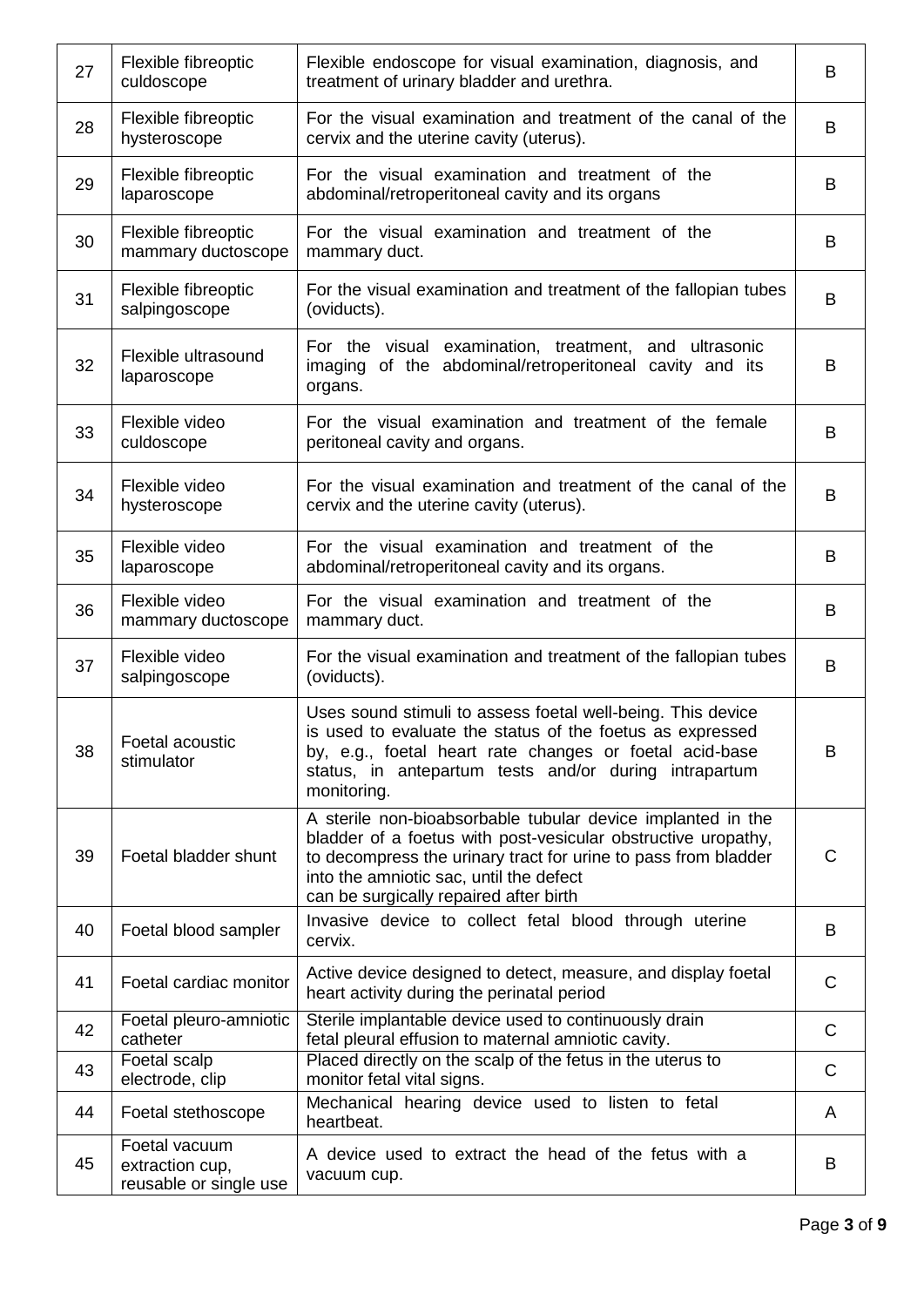| 46 | Foetal vacuum<br>extraction system<br>monitor                                                  | A battery-powered vacuum measuring device that is<br>connected via tubing to the suction line of a foetal vacuum<br>extracting cup, to measure and record data related to a<br>vacuum-assisted delivery such as level of vacuum applied,<br>the number and duration of pulls, and<br>number of pop-offs.     | B |
|----|------------------------------------------------------------------------------------------------|--------------------------------------------------------------------------------------------------------------------------------------------------------------------------------------------------------------------------------------------------------------------------------------------------------------|---|
| 47 | Foetal vacuum<br>extraction system,<br>manual, reusable or<br>single use                       | To facilitate the delivery of a foetus during vaginal childbirth<br>or Caesarean.                                                                                                                                                                                                                            | B |
| 48 | Foetal vacuum<br>extraction system,<br>pneumatic                                               | To facilitate the delivery of a foetus during vaginal childbirth<br>or Caesarean.                                                                                                                                                                                                                            | B |
| 49 | Foetal/maternal<br>multiple physiological<br>parameter simulation<br>kit                       | To imitate a variety of physiological parameters and conditions<br>(both foetal and maternal) expressed during pregnancy in order<br>to test and calibrate foetal and patient monitoring and recording<br>equipment, check patient cable<br>continuity, or train healthcare providers.                       | B |
| 50 | Foetal/maternal<br>multiple physiological<br>parameter simulator                               | To imitate a variety of physiological parameters and conditions<br>(both foetal and maternal) expressed during pregnancy in order<br>to test and calibrate foetal and patient monitoring and recording<br>equipment, check patient cable<br>continuity, or train healthcare providers.                       | B |
| 51 | Gynaecological bib                                                                             | A piece of cloth worn by the patient.                                                                                                                                                                                                                                                                        | A |
| 52 | Gynaecological<br>examination/treatment<br>table                                               | To support a woman's body in the appropriate positions during<br>gynaecological examinations.                                                                                                                                                                                                                | A |
| 53 | Gynaecological<br>operating table top                                                          | A component of a modular operating table designed as a<br>detachable table top constructed for gynaecological<br>surgical procedures.                                                                                                                                                                        | A |
| 54 | Gynaecological<br>operating table,<br>electrohydraulic or<br>electromechanical or<br>hydraulic | Active device designed to support a patient during<br>gynaecological surgical procedures                                                                                                                                                                                                                     | A |
|    | (a) Gynaecological<br>scissors, reusable                                                       | To cut tissues during a gynaecological surgical                                                                                                                                                                                                                                                              | B |
| 55 | (b) Gynaecological<br>scissors, single<br>use/disposable                                       | procedure; it is not intended for obstetric use.                                                                                                                                                                                                                                                             | B |
| 56 | Gynaecological<br>surgical microscope                                                          | To improve visualization of anatomical structures via<br>transmitted light during gynaecological surgery (e.g., on the<br>fallopian tubes).                                                                                                                                                                  | A |
| 57 | Heel stirrup                                                                                   | A device used during a medical/surgical procedure to steadily<br>hold a patient's foot (feet) by cradling the heel or<br>the whole foot.                                                                                                                                                                     | A |
| 58 | Hysteroscopic<br>insufflator                                                                   | A device that sends the gas into the fallopian tube to<br>maintain the patency of the tubes.                                                                                                                                                                                                                 | B |
| 59 | Hysteroscopic<br>irrigation/insufflation<br>system                                             | Used during endoscopic procedures of the uterus to distend<br>(expand by pressure) the uterus by filling the uterine cavity<br>with a liquid to improve visualization and enlarge the surgical<br>field. It also circulates the fluid to provide irrigation that will<br>remove tissue/debris from the site. | B |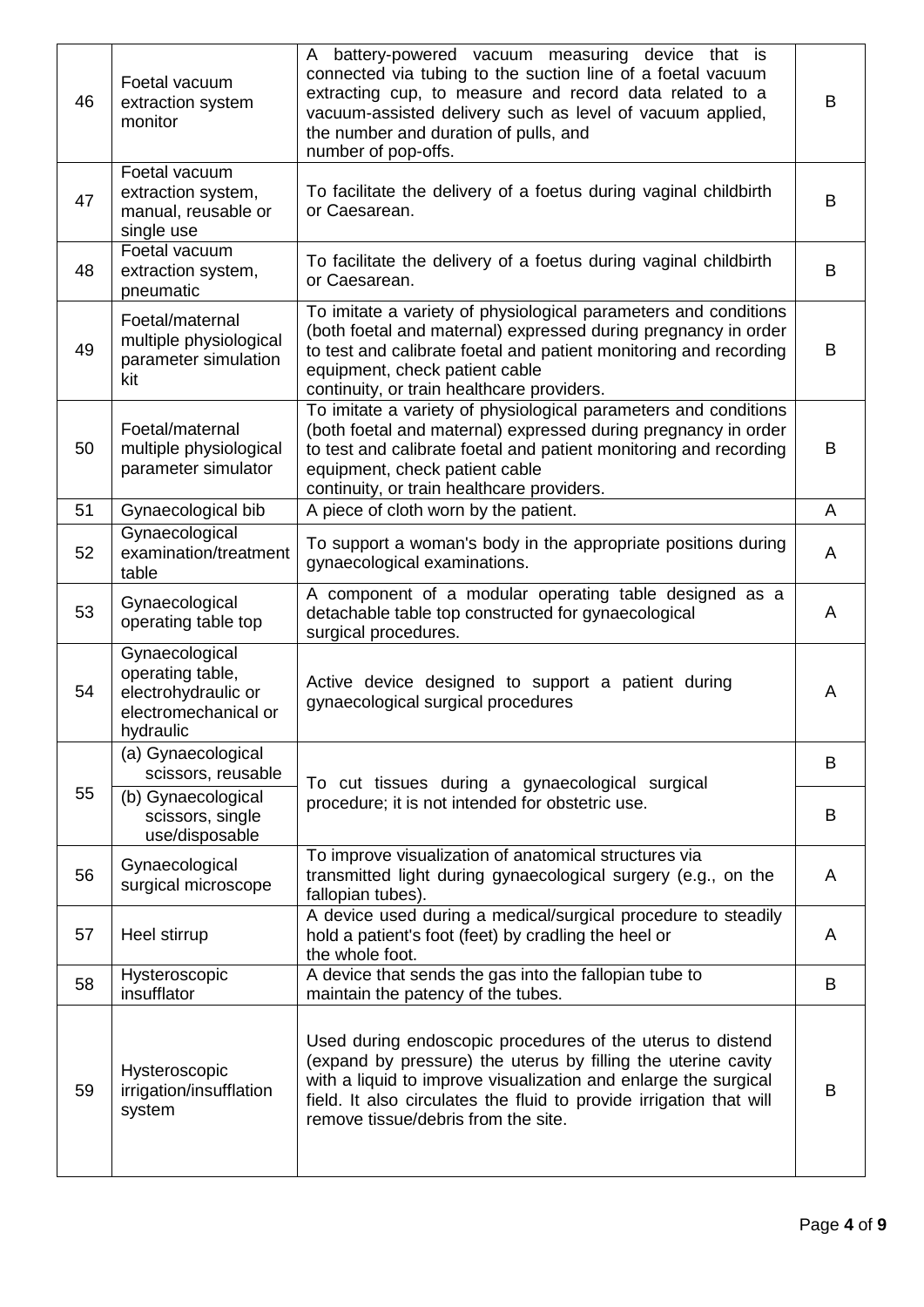|    | (a) Intrauterine<br>To aspirate fluid/material from the uterus for treatment of<br>cannula, reusable<br>incomplete abortion, first trimester abortion, and/or for | B                                                                                                                                                                                                                                                                                                                                       |   |
|----|-------------------------------------------------------------------------------------------------------------------------------------------------------------------|-----------------------------------------------------------------------------------------------------------------------------------------------------------------------------------------------------------------------------------------------------------------------------------------------------------------------------------------|---|
| 60 | (b) Intrauterine<br>cannula, single<br>use/disposable                                                                                                             | menstrual regulation; it may also be intended for endometrial<br>biopsy.                                                                                                                                                                                                                                                                | B |
| 61 | Intrauterine<br>haemostatic balloon<br>catheter                                                                                                                   | A sterile, flexible tube with an inflatable balloon inserted into<br>the uterus and distended with a medium (e.g., sterile<br>water, medical air or other appropriate gas) to reduce<br>postpartum bleeding with pressure.                                                                                                              | B |
| 62 | Intrauterine<br>haemostatic suction<br>catheter                                                                                                                   | Inserted into the uterus to reduce postpartum bleeding<br>through aspiration of blood/debris and induction of uterine<br>contractions.                                                                                                                                                                                                  | B |
| 63 | Intrauterine imaging<br>medium catheter                                                                                                                           | Intrauterine injection of an opaque tracer medium, to<br>facilitate radiography of the fallopian tubes/uterus.                                                                                                                                                                                                                          | B |
| 64 | Intrauterine imaging<br>medium<br>catheterization kit                                                                                                             | Sterile devices intended for the intrauterine injection of an<br>opaque tracer medium, to facilitate radiography of the<br>fallopian tubes/uterus.                                                                                                                                                                                      | B |
| 65 | (a) Laparoscope laser<br>coupler                                                                                                                                  | To connect the laparoscope to the laser or the laser arm for                                                                                                                                                                                                                                                                            | B |
|    | (b) Laparoscope laser<br>adaptor                                                                                                                                  | laparoscopic laser treatment.                                                                                                                                                                                                                                                                                                           | A |
| 66 | Laparoscope system                                                                                                                                                | For the visual examination and treatment of the<br>abdominal/retroperitoneal cavity and its<br>organs<br>(laparoscopy).                                                                                                                                                                                                                 | B |
| 67 | Laparoscope system,<br>reusable or single use                                                                                                                     | For the visual examination and treatment of the<br>abdominal/retroperitoneal cavity and its<br>organs<br>(laparoscopy).                                                                                                                                                                                                                 | B |
| 68 | Manual expandable<br>cervical dilator                                                                                                                             | To dilate the cervical canal with balloon when uterine<br>does not dilate enough due to inertia uteri.                                                                                                                                                                                                                                  | B |
| 69 | Mechanical foetal<br>heart simulator                                                                                                                              | To imitate a foetal heart (e.g., foetal heart ultrasound signals)<br>when used in combination with a foetal/maternal multiple<br>physiological parameter simulator in order to test foetal<br>monitoring and recording equipment [e.g., cardiotocograph<br>(CTG)], check patient cable continuity,<br>or to train healthcare providers. | B |
| 70 | Motorized<br>laparoscopic forceps                                                                                                                                 | Active surgical instrument designed for grasping, mobilizing,<br>and suturing tissues/vessels under direct or<br>endoscopic visualization during a surgical procedure.                                                                                                                                                                  | B |
| 71 | Papanicolaou smear<br>kit or Endometrial<br>sampling kit                                                                                                          | Used to collect and prepare pap smears samples in a<br>medical institute.                                                                                                                                                                                                                                                               | B |
| 72 | Pelvic examination kit                                                                                                                                            | For performing pelvic examination                                                                                                                                                                                                                                                                                                       | B |
| 73 | Pelvimeter                                                                                                                                                        | A measuring device used to determine the pelvic<br>dimensions.                                                                                                                                                                                                                                                                          | B |
| 74 | Pelviscope                                                                                                                                                        | An endoscope used for visual examination and diagnosis of<br>pelvis.                                                                                                                                                                                                                                                                    | B |
| 75 | Perineal warmer                                                                                                                                                   | it is useful for pain relief in the vulva after episiotomy.                                                                                                                                                                                                                                                                             | B |
| 76 | Perineometer                                                                                                                                                      | determine perineal<br>muscle strength<br>To<br>through<br>resistance to spontaneous contraction of perineal<br>muscle. Also used to diagnose and treat urinary incontinence<br>and sexual dysfunction through movement.                                                                                                                 | B |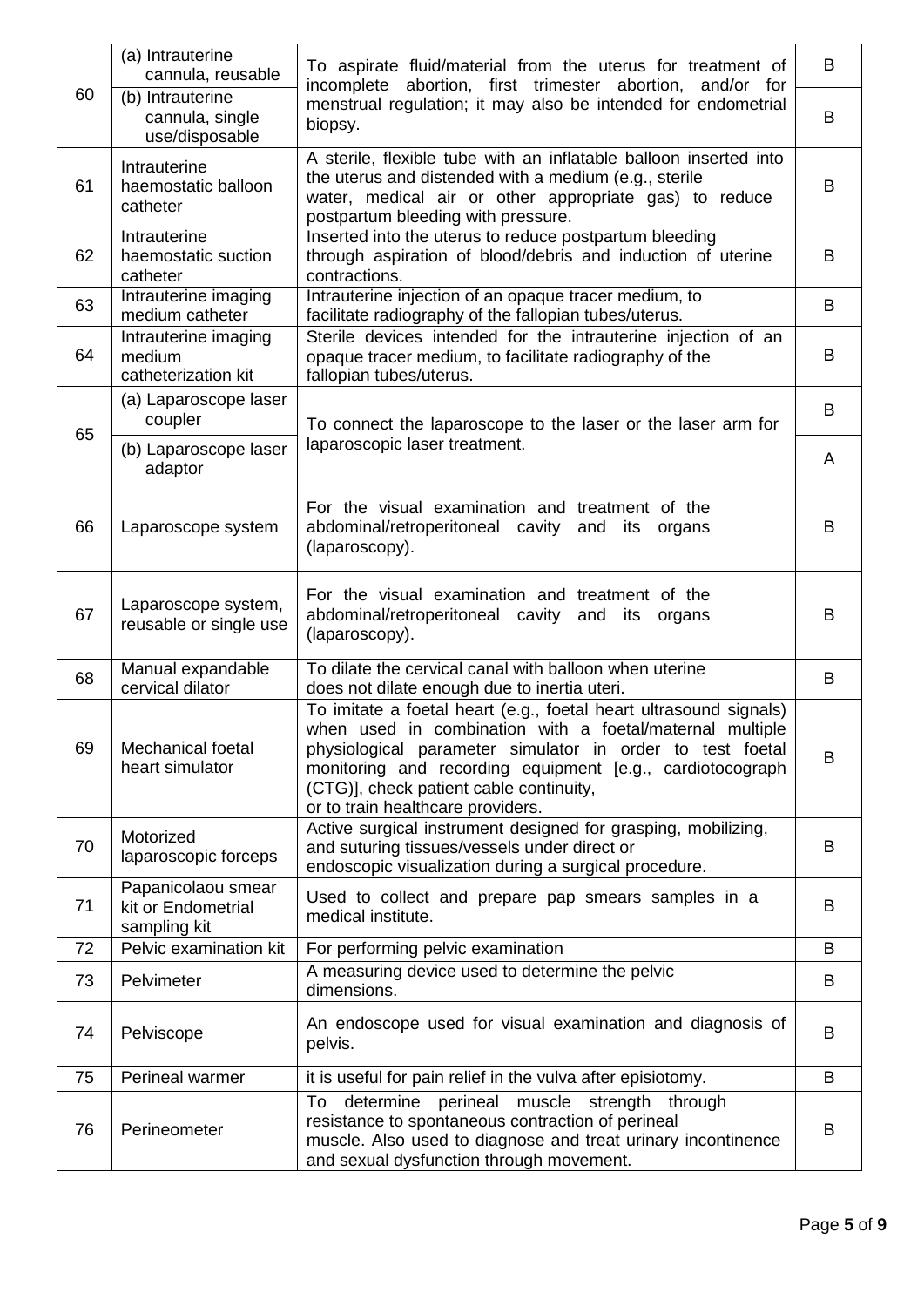| 77 | Pudendal<br>anaesthesia kit                                      | A collection of sterile devices designed to deliver<br>anaesthetic agent to the external genitalia of humans.                                                                                                                        | B |
|----|------------------------------------------------------------------|--------------------------------------------------------------------------------------------------------------------------------------------------------------------------------------------------------------------------------------|---|
| 78 | Resectoscope                                                     | An endoscope used for visual examination, diagnosis<br>and treatment, especially for resection of tissues.                                                                                                                           | B |
| 79 | Rigid culdoscope                                                 | An endoscope with a rigid inserted portion intended for the<br>visual examination and treatment of the female peritoneal<br>cavity and organs.                                                                                       | B |
| 80 | Rigid fibreoptic<br>hysteroscope                                 | An endoscope with a rigid inserted portion intended for the<br>visual examination and treatment of the canal of the cervix<br>and the uterine cavity (uterus).                                                                       | B |
| 81 | Rigid mammary<br>ductoscope                                      | An endoscope with a rigid inserted portion intended for the<br>visual examination and treatment of the mammary duct                                                                                                                  | B |
| 82 | <b>Rigid optical</b><br>laparoscope                              | An endoscope with a rigid inserted portion intended for the<br>examination<br>visual<br>and<br>treatment<br><b>of</b><br>the<br>abdominal/retroperitoneal cavity and its organs.                                                     | B |
| 83 | Rigid salpingoscope                                              | An endoscope with a rigid inserted portion intended for the<br>visual examination and treatment of the fallopian tubes<br>(oviducts)                                                                                                 | B |
| 84 | Rigid ultrasound<br>laparoscope                                  | An endoscope with a rigid inserted portion, combined with<br>an ultrasound probe, intended for the visual examination,<br>ultrasonic<br>treatment,<br>and<br>imaging<br>of<br>the<br>abdominal/retroperitoneal cavity and its organs | B |
| 85 | Rigid video<br>hysteroscope                                      | Active device intended to allow visual examination and<br>treatment of the canal of the cervix and the uterine cavity<br>(uterus).                                                                                                   | B |
| 86 | Rigid video<br>laparoscope                                       | An endoscope with a rigid inserted portion intended for the<br>examination<br>visual<br>and<br>treatment<br>of<br>the<br>abdominal/retroperitoneal cavity and its organs                                                             | B |
|    | (a) Suprapubic<br>needle, surgical,<br>reusable                  | Percutaneously puncture the lower abdominal wall to                                                                                                                                                                                  | B |
| 87 | (b) Suprapubic<br>needle, surgical,<br>single use/<br>disposable | provide suprapubic access for surgical repair.                                                                                                                                                                                       | B |
| 88 | Umbilical ligator                                                | Surgical device used for umbilical cord ligation.                                                                                                                                                                                    | A |
| 89 | Uterine injector                                                 | Used to inject liquid, drug, or other substance into uterus. It is a<br>reusable device.                                                                                                                                             | B |
| 90 | Uterine manipulator<br>cervical<br>cup/transilluminator          | Allow manipulation of the uterus under suction whilst<br>preventing laparoscopic insufflation gas from escaping from<br>the cervix (during hysterectomy).                                                                            | B |
| 91 | (a) Uterine<br>manipulator,<br>reusable                          | Surgical instrument designed to mechanically manipulate the<br>position of the uterus during a gynaecological intervention                                                                                                           | B |
|    | (b) Uterine<br>manipulator, single<br>use/disposable             |                                                                                                                                                                                                                                      | B |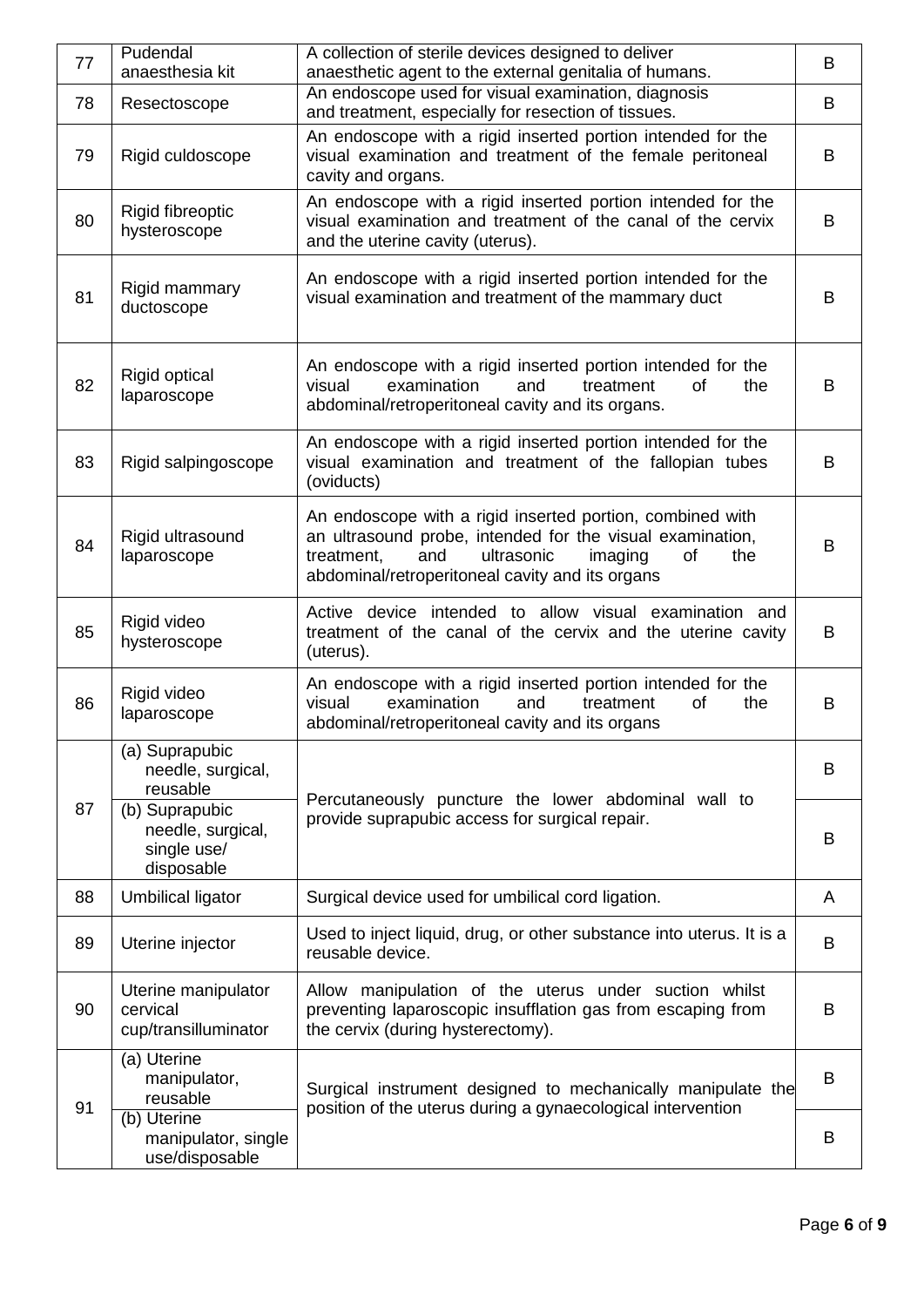| 92  | Uterine packer                                      | A hand-held, surgical instrument used to introduce<br>dressings into the uterus or vagina. This is a reusable<br>device.                                                                                                 | A           |
|-----|-----------------------------------------------------|--------------------------------------------------------------------------------------------------------------------------------------------------------------------------------------------------------------------------|-------------|
|     | (a) Uterine probe,<br>reusable                      | For exploring the uterus during a surgical procedure. Used                                                                                                                                                               | B           |
| 93  | (b) Uterine probe,<br>single<br>use/disposable      | as a component of a uterine manipulator                                                                                                                                                                                  | B           |
| 94  | Uterus-supporting<br>pessary                        | Inserted into the vagina to hold the uterus in place.                                                                                                                                                                    | B           |
| 95  | Vaginal applicator,<br>reusable or single use       | A device designed to apply medication to the vagina.                                                                                                                                                                     | A           |
|     | (a) Vaginal dilator,<br>reusable                    | Inserted into the vagina to dilate a narrow vaginal opening                                                                                                                                                              | B           |
| 96  | (b) Vaginal dilator,<br>single use/<br>disposable   | due to congenital defect. Can be used during examination,<br>treatment or surgical procedure.                                                                                                                            | B           |
| 97  | Vaginal douche,<br>reusable or single use           | To deliver a liquid (usually solution) directly into the<br>vaginal cavity for hygienic purpose as a douche.                                                                                                             | B           |
| 98  | Vaginometer                                         | A device that measures the length and diameter of<br>vagina.                                                                                                                                                             | A           |
| 99  | Vaginoscope                                         | For paediatric vaginal examination. To search foreign<br>matter or bleeding site.                                                                                                                                        | B           |
| 100 | Viscera retention<br>paddle or Visceral<br>retainer | Used to hold an organ at proper position (i.e., viscera) while<br>the surgeon performs a suturing procedure<br>(typically internal wound closure). It is also implanted into a<br>surgical site temporarily.             | B           |
| 101 | <b>Breast</b><br>transilluminator                   | Active device transmitted through the female breast to visualize<br>translucent tissue for the diagnosis of cancer, or<br>other conditions, diseases or abnormalities.                                                   | $\mathsf C$ |
| 102 | Amniotic membrane<br>perforator, reusable           | A surgical instrument used to rupture the amniotic<br>membrane to assist in childbirth, without causing injury to the<br>mother or foetus                                                                                | A           |
| 103 | Amniotome, reusable                                 | A surgical instrument used to rupture the amniotic<br>membrane to assist in childbirth, without causing injury to the<br>mother or foetus                                                                                | В           |
| 104 | <b>Bladder-supporting</b><br>pessary                | inserted into the vagina to facilitate management of female<br>urinary incontinence and/or to reduce bladder<br>prolapse.                                                                                                | B           |
| 105 | Catheter-tip<br>transducer, pressure                | A device intended to be incorporated into the distal end<br>of a catheter (not included) to measure pressure.                                                                                                            | B           |
| 106 | <b>Foetal Doppler</b><br>system                     | Active non-invasive device to detect foetal heart beats<br>using ultrasound/Doppler technology.                                                                                                                          | C           |
| 107 | <b>Foetal Doppler</b><br>system probe               | Placed on the surface of a pregnant woman's abdomen<br>to detect foetal heart beats using ultrasonic/Doppler<br>technology.                                                                                              | C           |
| 108 | Preservation<br>medium for<br>human semen           | It is intended for cryopreservation of human semen for later use<br>in Assisted Reproductive procedure. It may include medicinal<br>and biological components like glycerol, gentamicin, Test Yolk<br>Buffer (TYB), etc. | C           |
| 109 | Sperm<br>cryopreservation<br>medium                 | It is intended for use in Assisted Reproductive procedure<br>involving the cryopreservation and storage of semen.                                                                                                        | C           |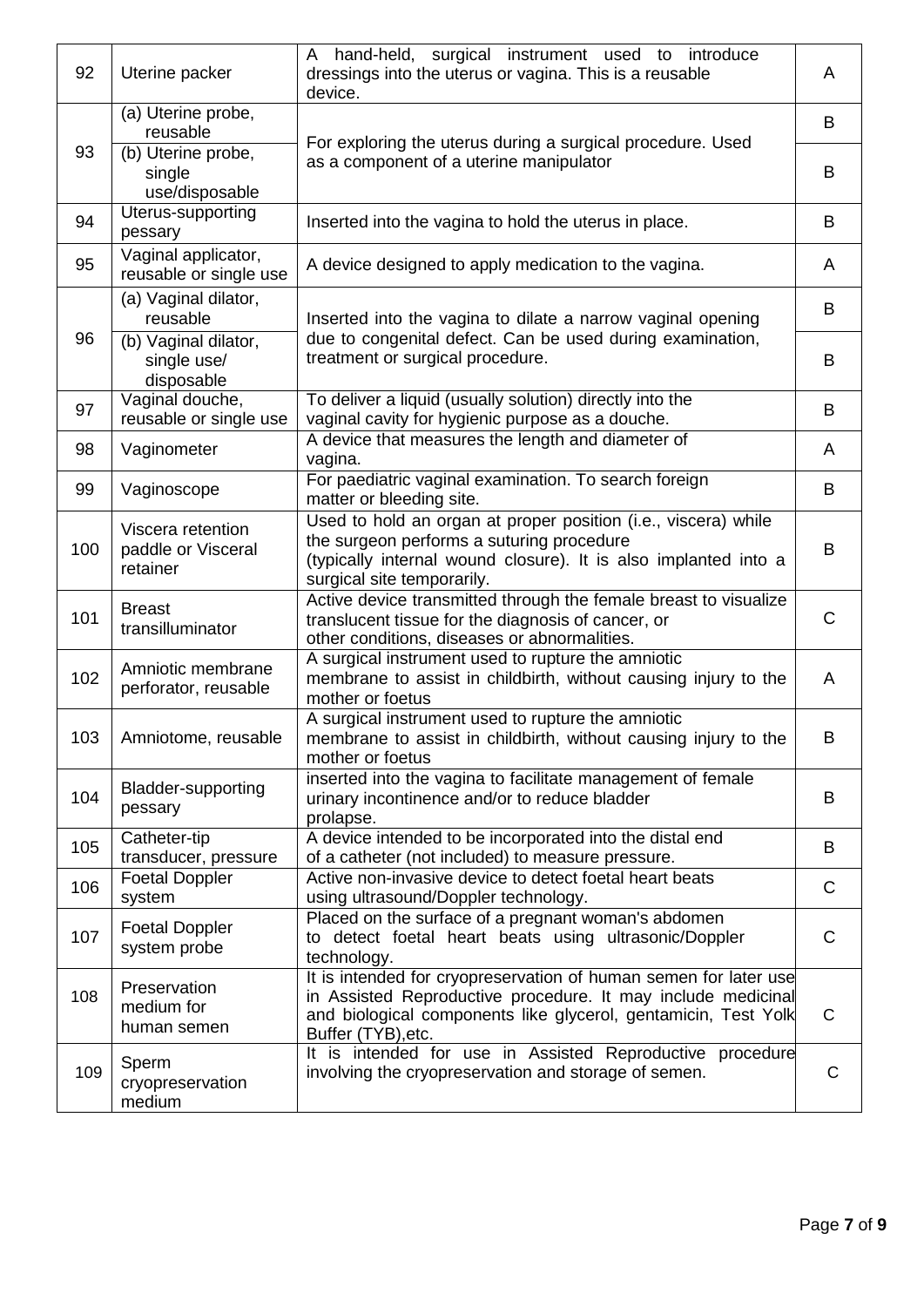| 110 | Vitrification freezing kit                                           | It is intended for use in Assisted Reproductive procedure for<br>vitrification and storage of human oocytes (MII), Pronuclear (PN)<br>zygotes through day 3 cleavage stage embryos and blastocyst<br>embryos. It may include medicinal and<br>stage<br>protein<br>supplements like Gentamicin, Dextran Serum Supplement<br>(DSS), etc.                                                                                                                                                                                          | $\mathsf{C}$ |
|-----|----------------------------------------------------------------------|---------------------------------------------------------------------------------------------------------------------------------------------------------------------------------------------------------------------------------------------------------------------------------------------------------------------------------------------------------------------------------------------------------------------------------------------------------------------------------------------------------------------------------|--------------|
| 111 | Vitrification<br>Thawing/Warming kit                                 | Intended for use in the thawing of vitrified oocytes (MII),<br>pronuclear (PN) zygotes through day 3 cleavage stage embryos<br>and blastocyst stage embryos that have been vitrified using<br>vitrification freeze kit. It may include medicinal and protein<br>supplements like Gentamicin, Dextran Serum Supplement<br>(DSS), etc.                                                                                                                                                                                            | $\mathsf{C}$ |
| 112 | Handling medium                                                      | Intended for use in Assited reproductive procedure which<br>involves manipulation of gametes or embryos. Specially, it is<br>indicated for use as an oocyte retrival medium during ovarian<br>follicle aspiration procedure, washing sperm prior to IVF and<br>ICSI (Intra Cytoplasmic sperm injection) fertilization procedures,<br>and for transport of the embryo to the utreus during embryo<br>transfer procedure. It may include medicinal and protein<br>supplements like Gentamicin, Human Serum Albumin (HSA),<br>etc. | $\mathsf{C}$ |
| 113 | Gamete and embryo<br>retrieval, storage and<br>transfer medium       | Used in Assisted reproductive procedure which includes<br>retrieval, culture, transport, storage, handling, and transfer of<br>human gametes and embryos by creating a physiological<br>environment. It may include buffer solution and medicinal<br>substance like Gentamicin, etc.                                                                                                                                                                                                                                            | $\mathsf{C}$ |
| 114 | Hyaluronidase solution                                               | Intended for use in removing cumulus cells surrounding oocytes<br>(denudation) in preparation for ICSI (Intra cytoplasmic sperm<br>injection) or other Assisted reproductive procedures. It is a<br>enzymatic solution containing of bovine derived hyaluronidase in<br>a HEPES (4-(2-hydroxyethyl)-1-piperazineethanesulfonic acid)<br>buffered HTF (Human Tubal Fluid) medium supplemented with<br>therapeutic grade human serum albumin and gentamicin sulfate.                                                              | $\mathsf{C}$ |
| 115 | Polyvinylpyrrolidone<br>(PVP) Solution                               | Used in Assisted reproductive procedure which include human<br>gamete and embryo manipulation. It uses PVP solution for<br>immobilizing sperm for ICSI (Intra cytoplasmic sperm injection)<br>procedures. This solution may include protein supplement like<br>Human Serum Albumin (HSA), etc.                                                                                                                                                                                                                                  | $\mathsf{C}$ |
| 116 | <b>Sperm Separation</b><br>Medium                                    | It is intended for separation of the motile fraction of sperm from<br>seminal fluid. It works on the principle of isopycnic separation.                                                                                                                                                                                                                                                                                                                                                                                         | B            |
| 117 | Sperm processing<br>media                                            | Designed to maintain sperm quality on the table top without CO2<br>incubation. This procedure includes use of this medium for<br>sperm washing by supporting all steps of sperm preparation<br>prior to fertilization. It may contains protien supplements like<br>human serum albumin (HSA), bovine serum albumin, etc.                                                                                                                                                                                                        | $\mathsf{C}$ |
| 118 | <b>Water for Assisted</b><br>Reproductive<br>Technologies            | Intended for use in ART Laboratories procedure requiring a non-<br>pyrogenic high quality pure grade of water.                                                                                                                                                                                                                                                                                                                                                                                                                  | B            |
| 119 | In Vitro embryo Culture<br>medium, through day<br>5/6 of development | It is intended for use in assisted reproductive procedures which<br>include gamete and embryo manipulation. It is used as a culture<br>medium for human gametes and embryos from fertilization<br>through day 5/6 of development. It may include medicinal<br>substance like Gentamicin and protein supplement like Human<br>serum Albumin (HSA), etc.                                                                                                                                                                          | $\mathsf{C}$ |